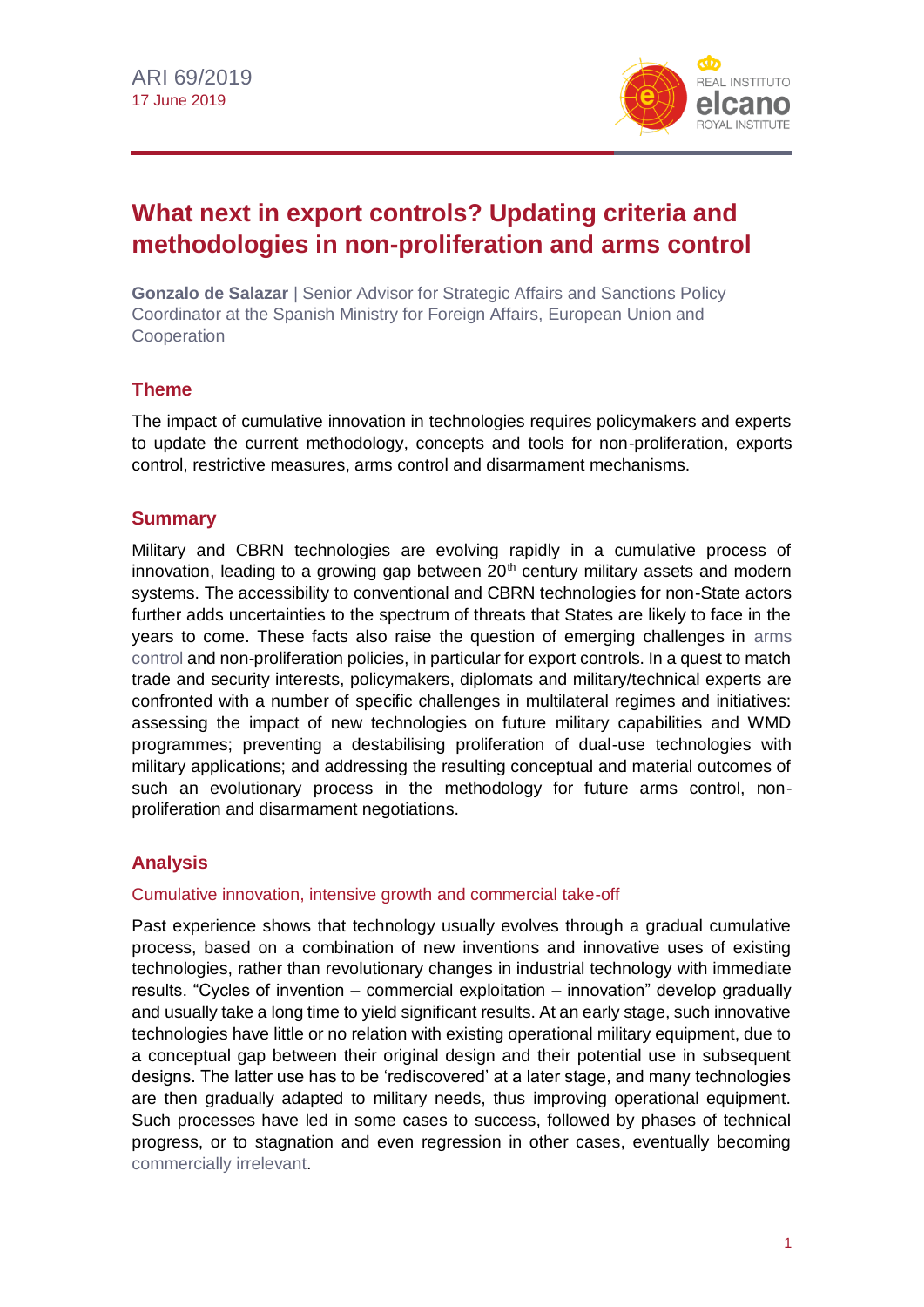The perception of technological innovation in industrial economies is based on the concept of intensive growth (technology as a factor for improvement) versus extensive growth (labour + capital + resources). The last two decades have already witnessed the emergence of new technologies that have transformed production systems and social habits, leading to important qualitative changes in industrial economies in recent years. Most probably, the take-off phase of an intensive growth based on new technologies is yet to come, but once it starts it is likely to fuel worldwide diffusion of dual-use technologies through global trade and off-shoring, resulting in growing challenges for non-proliferation export controls. One of the major reasons for this spread lies in the necessity for advanced technology firms to write off their often costly research and development (R&D) investments by expanding their markets, which implies promoting exports worldwide. Off-shoring policies help to reduce costs by shifting production, assembly lines or manufacturing of components to factories in countries with lower labour costs. Moreover, foreign direct investments lead to transfers of ownership of firms integrated in the supply chain of important defence contractors. All these factors gradually pave the way for proliferation risks, such as direct access to technology and production processes or ownership of sensitive patents by foreign entities and reverse engineering.

Modern innovation is transforming previously non-listed commercial items into dual-use technologies. In recent history, innovation has mostly been based on new ideas being applied to existing technologies and resources, in a process of gradual improvement over long periods of time. In the Information Age, the cumulative effect of such innovations becomes larger and faster, since each new cycle of innovation delivers a stronger technological impact due to synergies reached in combination with other technologies. Market globalization, intangible technology transfers, and off-shoring policies of private firms are among relevant factors that accelerate technology diffusion worldwide. While these trends are positive in terms of the improvements in productivity, expansion in trade and increase in economic growth, they also represent important challenges for supplier countries, which require adequate regulatory tools to effectively implement export controls.

Such knowledge and technologies may not be listed as controlled items at that stage. However, many dual-use technologies that are not listed as 'military controlled items' might be relevant for future WMD or conventional weapons programmes. Export control agencies, through international interaction, determine which weapons, sensitive dualuse technologies, and related materials must be controlled. The same logic is applied to technology-related restrictive measures.<sup>1</sup> But innovation often transforms previous nonlisted commercial items into present and future dual-use technologies. Technological change through cumulative innovation outpaces our ability to update lists of controlled items in national and multilateral export control mechanisms. This is particularly important in industries operating in the [nuclear,](https://blog.realinstitutoelcano.org/con-las-armas-nucleares-no-se-juega/) chemical, biological, aerospace and military sectors.

<sup>&</sup>lt;sup>1</sup> Some UNSC resolutions on sanctions use the annexes of the Nuclear Suppliers Group and the Missile

Technology Control Regime as technical references for the implementation of restrictive measures.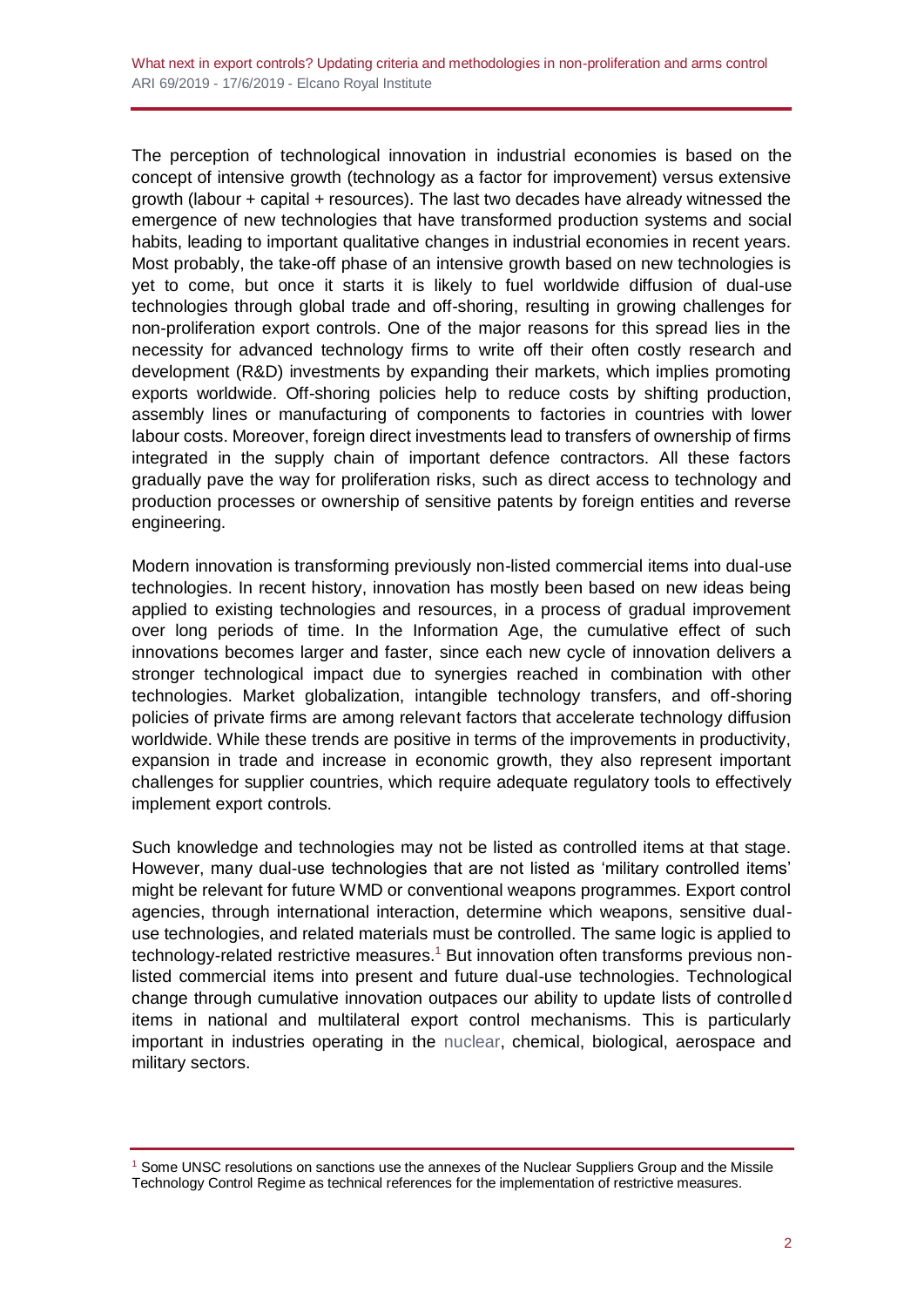While 'traditional defence sector' companies have always had a solid security culture, based on specific confidentiality regulations, this may not be the case for some commercial firms from the civilian dual-use sector, which may eventually become suppliers to defence prime contractors. Some of these challenges may lead to a proliferation of sensitive and dual-use technologies, including machine-tools. Commercial and market-oriented companies –especially those producing and supplying dual-use technologies– are more exposed to the risk of unintended sensitive transfers to destinations of concern.

In this regard, the production and availability of technologically advanced components and machine-tools is of particular relevance, since they play a primary role in industry, but also in the construction of advanced military platforms. Some examples of this trend are: software and computers; propulsion systems; video technology; robotics; nanotechnology; autonomous vehicles and remote-controlled systems; and technologies associated with space applications.

New materials, such as carbon fibre and graphene, are also essential in modern industry. New production systems, such as additive manufacturing, are used in different sectors of industry, building objects by adding ultra-thin layers of material one by one: plastic prototypes, ultrasound machines, gas turbines, aeronautics, medical implants, etc. The use of these technologies in the production of military platforms is growing, especially in aeronautics.<sup>2</sup> The potential of new technologies in the defence sector is enormous. As a result, the control of all these technologies is becoming not only a commercial advantage for industry, but also a strategic asset.

#### New technologies, weapons and tools to make weapons: tangible and intangible

Our past experience in arms control, non-proliferation and disarmament methodology has been based on hardware, materials and physical platforms accounting and monitoring. The international agreements negotiated in the 20<sup>th</sup> century established quantitative ceilings to limit military capabilities and determine the rationale of strategic balances. Examples of this approach are the Treaty of Versailles in 1919 after the end of World War I; the Naval Treaty of Washington, signed in 1922; or, more recently, the Treaty on Conventional Forces in Europe, since 1990. Other treaties in the second half of the past century established non-proliferation principles, where a quantitative approach to tangible assets was the method to determine compliance, based on measurable materials. Such is the case of the Non-Proliferation Treaty and the Chemical Weapons Convention, which rely on a verification and accounting system of safeguards and inspections, implemented by the International Atomic Energy Agency and the Organisation for the Prohibition of Chemical Weapons respectively. The Arms Trade Treaty follows the same philosophy in its information exchange mechanism: reporting on tangible transfers.

 $2$  New generations of machine-tools function in combination with advanced programming and simulation software to manufacture flat, mild curvature, complex shapes and high-contour aerospace components. Computer-controlled additive manufacturing machines make lighter parts and components in a faster process, reduce production costs, and yield significant fuel savings for aircraft.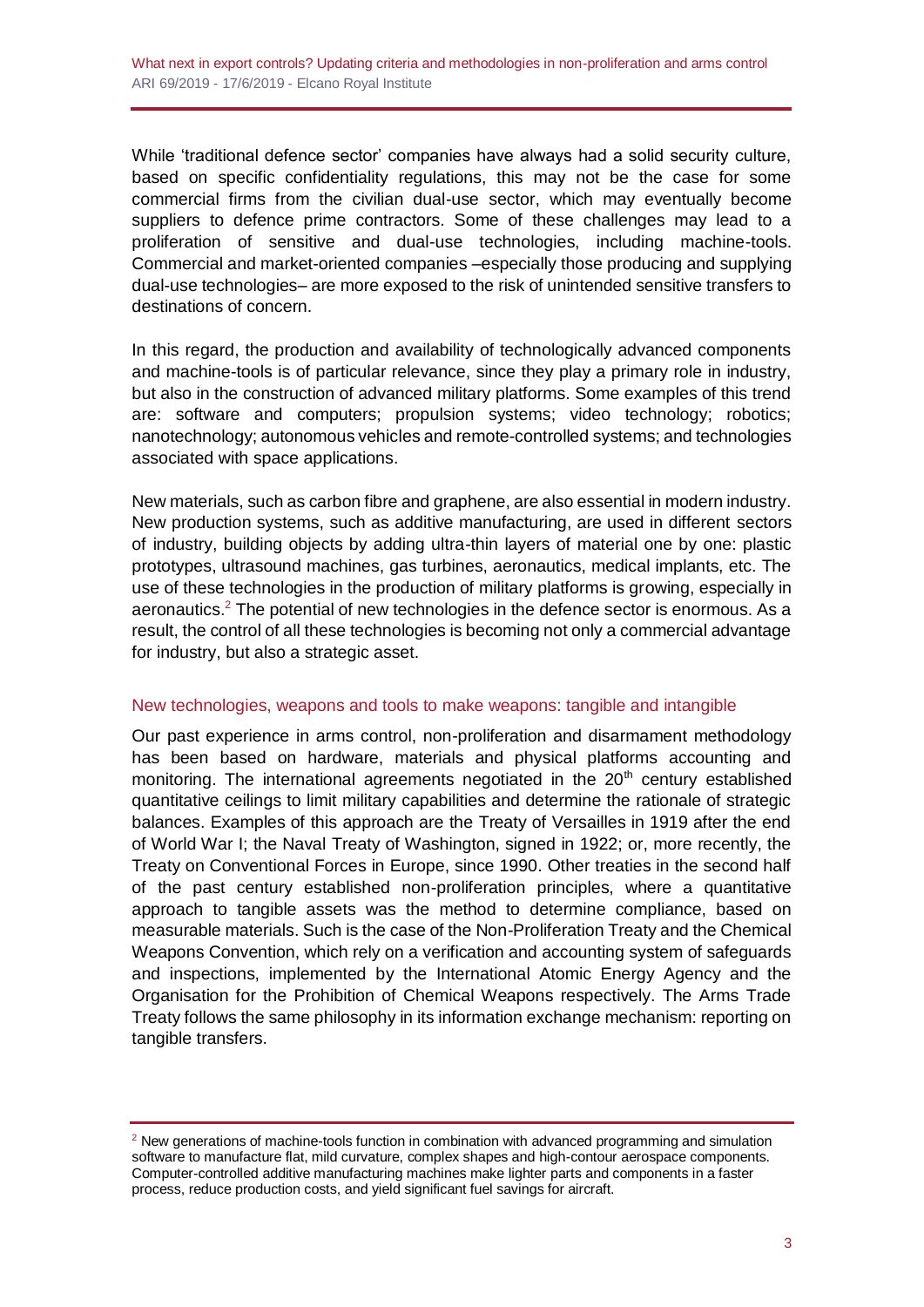However, the impact of new technologies and intangible assets on conventional and WMD capabilities is likely to grow in the years to come. As an example, due to new trends in information technology, the use of cyber weapons against nuclear, chemical and critical infrastructure may become a threat that will be difficult to assess with current conceptual tools. Therefore, given the extensive use of dual-use applications and intangible assets integrated in modern military systems, the quantitative approach may not be sufficient in the future. The same rationale is applicable to export controls, where software, electronics and other non-lethal technologies determine the capabilities, precision and effectiveness of modern weapons systems.

Some of the risks described above also emerge in the form of intangible technology transfers associated with digital transactions: the transfers of technical data in a nonphysical form, including available encryption software, email exchanges of documents related to sensitive information, online consulting, access to cloud-based technologies and other procedures in wireless telecommunications networks. Export control authorities in supplier countries face increasing challenges related to sensitive Intangible Technology Transfers (ITT) due to functional symbiosis of industry and academia, the presence of foreign nationals in domestic high-technology sectors, the mobility of qualified personnel or the access to global information technology networks and digitalelectronic methods of intangible transfers.

Some of these challenges may be associated with the potential proliferation of sensitive and dual-use technologies, as well as the uncontrolled diffusion of intellectual property rights. For more than three decades, firms and academic institutions have had their own corporate data centres. However, there is an increasing interest and investment in cloudbased technology, an efficient method of managing computer servers, data storage and networking. Access to clouds by unauthorised persons can lead to illicit trafficking of technology through intangible transfers, either with stolen or cracked passwords, or with voluntary cooperation from insiders. There is no physical border in cyberspace, where custom controls are not enforceable. But ITT are transactions between tangible sources and recipients using physical hardware. This should allow a better protection of sensitive intangible asset technologies, as well as prevention and deterrence of illicit ITT in the context of export controls. There is a growing need for an updated legal framework and specialised training for enforcement investigators. New specific policies and best practices for effective enforcement are required to update definitions of what constitutes an ITT export and when an ITT export occurs, in order to specify in national regulations which knowledge and technology transfers must be subjected to export control and what information transfers must not be restricted, eg, because the information is [widely](http://www.realinstitutoelcano.org/wps/portal/rielcano_es/contenido?WCM_GLOBAL_CONTEXT=/elcano/elcano_es/zonas_es/defensa+y+seguridad/ari74-2018-alonsolecuit-impacto-nuevas-tecnologias-interceptacion-telecomunicaciones)  [publicly available](http://www.realinstitutoelcano.org/wps/portal/rielcano_es/contenido?WCM_GLOBAL_CONTEXT=/elcano/elcano_es/zonas_es/defensa+y+seguridad/ari74-2018-alonsolecuit-impacto-nuevas-tecnologias-interceptacion-telecomunicaciones) or constitutes harmless basic scientific knowledge.

At the same time, it is necessary to identify industry, research centres, universities and individuals that have access to sensitive technology in order to undertake targeted outreach efforts and, if possible, also promote self-regulation, based on cooperation with export control agencies, including by designing and implementing internal compliance programmes, encouraging appointment of export control points of contact and enhancing codes of conduct. Such measures supplement risk analysis procedures in visa-vetting methods, including profiles following the model used in granting licences for transferring defence and dual-use material, and sensitive areas which could make ITT possible or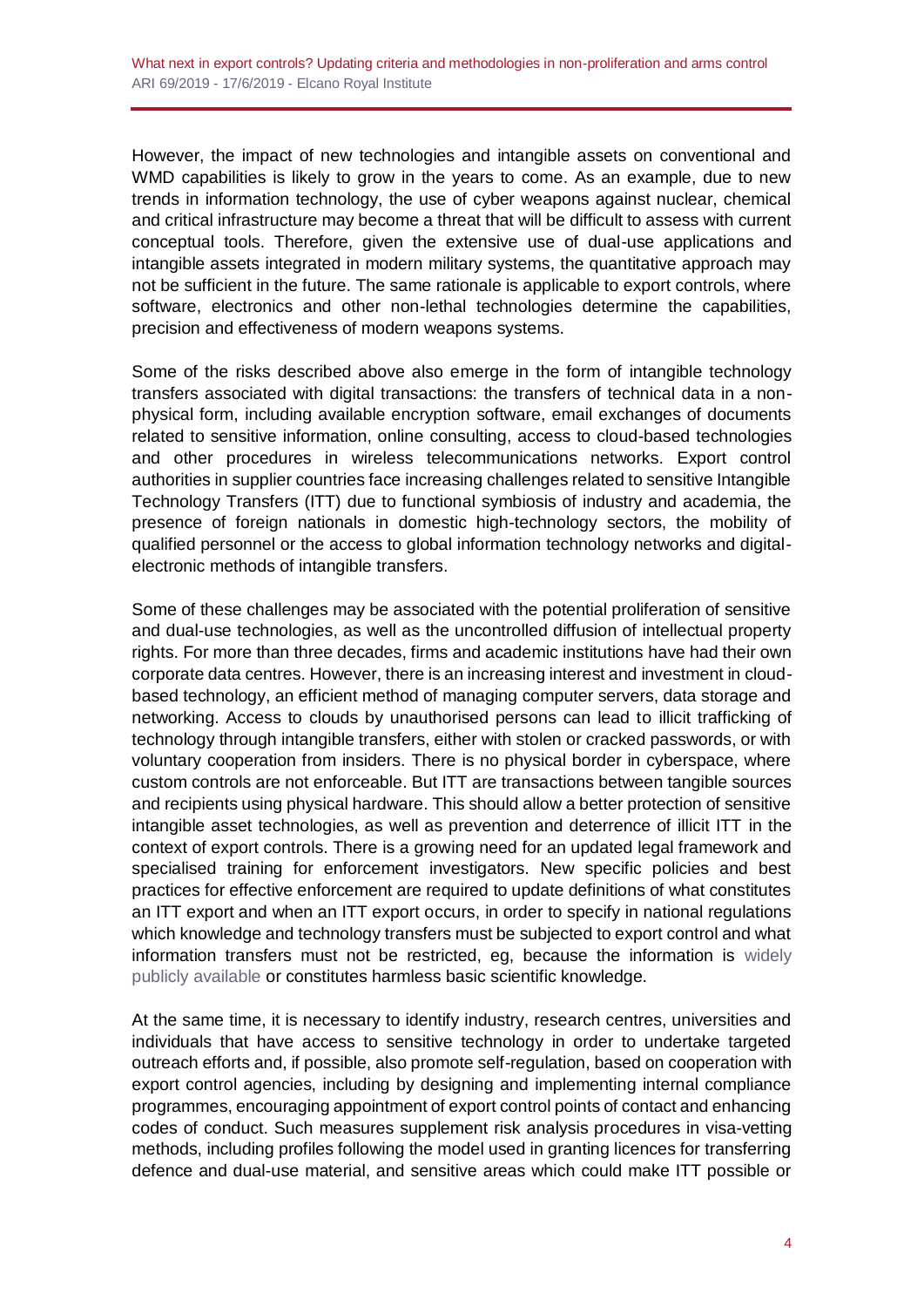facilitate them. Furthermore, raising awareness and self-regulation in sensitive suppliers enables them to become the 'first line of defence', controlling sensitive technology at the source. This is already being done in many countries through 'compliance programmes' and 'know-your-customer' policies, but only when such companies are active in supply chains and exports that are already declared sensitive. Finally, these challenges require new tools for enforcement agencies, including national legal frameworks for special investigative techniques in the web in order to monitor electronic transfers of sensitive information, under judicial supervision, in accordance with national legislation.

## Innovation and new applications of existing technologies: the conceptual gap

Throughout history there have been cases in which the original design and intended purpose of innovative technologies were used for specific applications, which were entirely different from their use in differing subsequent designs or systems. The latter use had to be 'rediscovered' at a later stage, and many of these technologies were gradually adapted both to commercial and military needs, thus improving operational equipment and commercial technologies. In the  $18<sup>th</sup>$  century the steam engine was initially designed for the textile industry, but it was successfully adapted to trains and vessels in the 19<sup>th</sup> century. The GPS was designed for military purposes, and a few decades later became commercially available and widely used for civilian applications. Cell phones, specifically designed for wireless communications, have been used as remote-controlled detonators of improvised explosive devices in terrorist attacks. Between the original design and purpose of innovative technologies and their potential 'rediscovered uses' there is a conceptual gap, $3$  due to lack of awareness or purpose to use them in new and different applications.

This conceptual gap can be identified when innovation is not intended or focused on a particular goal at a given time and is conceived by a designer/developer unaware of its full potential. The analysis of a conceptual gap requires an assessment of the innovation process to compare the original purpose of the technology with other potential uses of the same technology as reflected in Figure 1. The need to expand markets and recover R&D investments leads to the search for new applications and functions of existing technologies. In this process, the interaction between designers and end users is essential, since it is often demand from the latter which leads to new findings. In this regard, innovation plays a role in two parallel functions:

- (a) Existing and new dual-use technologies are used to upgrade existing platforms and systems with new applications. The latter play the role of enablers.
- (b) New designs of technologies for innovative applications are used to construct new platforms and systems.

<sup>3</sup> Gonzalo de Salazar Serantes (2018), *Crimen y conflicto armado*, MAEC, Madrid, p.199-201.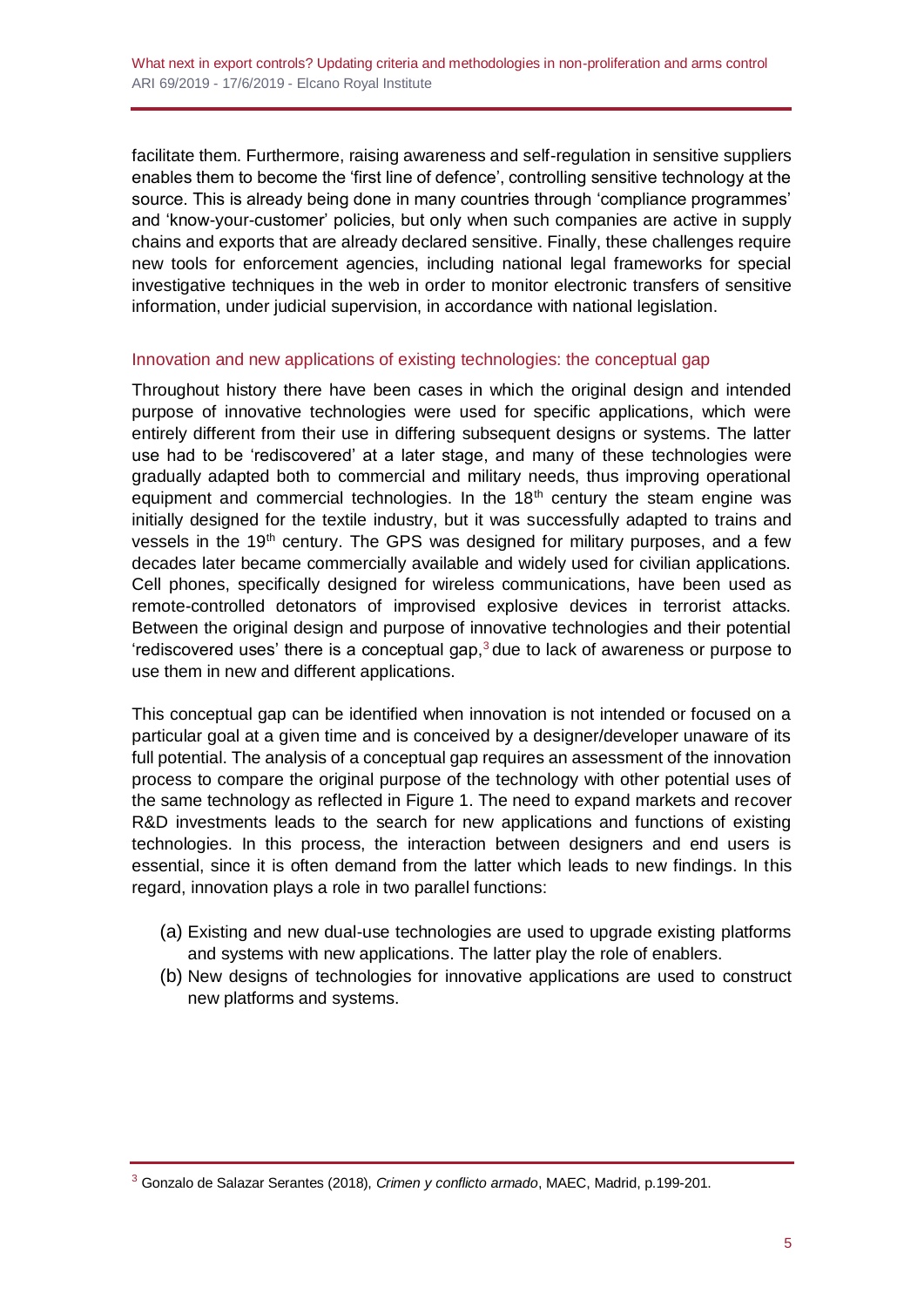What next in export controls? Updating criteria and methodologies in non-proliferation and arms control ARI 69/2019 - 17/6/2019 - Elcano Royal Institute





The conceptual gap is bridged with a deductive and functional approach: a designer or researcher seeks existing technology that is able to perform a functional role that has been previously identified as a need by the end user. In this process there is an issue of particular relevance concerning capabilities for asymmetric warfare. While cases of "reverse engineering" of military and dual-use technologies by state-sponsored entities are widely known in the context of "technology flows" leading to industrial production, the acquisition path of sensitive technologies undertaken by non-state actors usually starts with commercially available items purchased off-the shelf or on the black market. These items are later redesigned and upgraded with other available technologies to produce derivatives – not replicas – adapted to their needs and resources. This product may be of a lower technology standard and performance compared to the original system, but it plays a similar functional role. Many weapons used by non-state actors in asymmetric warfare and terrorism are the result of "reverse designing" derivatives $^4$ .

In the context of asymmetric threats, the existence of such conceptual gaps in chemical, biological, radiological and nuclear (CBRN) systems requires a specific approach. Often associated, rightly or not, to weapons of mass destruction, CBRN materials are part of a more complex system with production facilities, means of delivery, CBR agents, nuclear devices, explosives, detonators, guidance systems and particular vulnerabilities, eg, to sabotage through cyber-attacks. The outcome of innovative processes is diverted and integrated into existing CBRN devices, in which CBRN materials are part of a more complex system. The complexity of CBRN systems and their enhancement through integration of dual-use conventional technologies are usually ignored when the two – conventional and non-conventional technologies– are defined as separate categories.

<sup>&</sup>lt;sup>4</sup> An example of this process is the ability of some guerrillas to transform commercial UAVs and use them on the battlefield, surface-to-air missiles adapted to surface-to-surface functions or portable rocket launchers based on modified models of self-propelled grenades, built with plastic components using injection moulding machinery, steel and aluminium.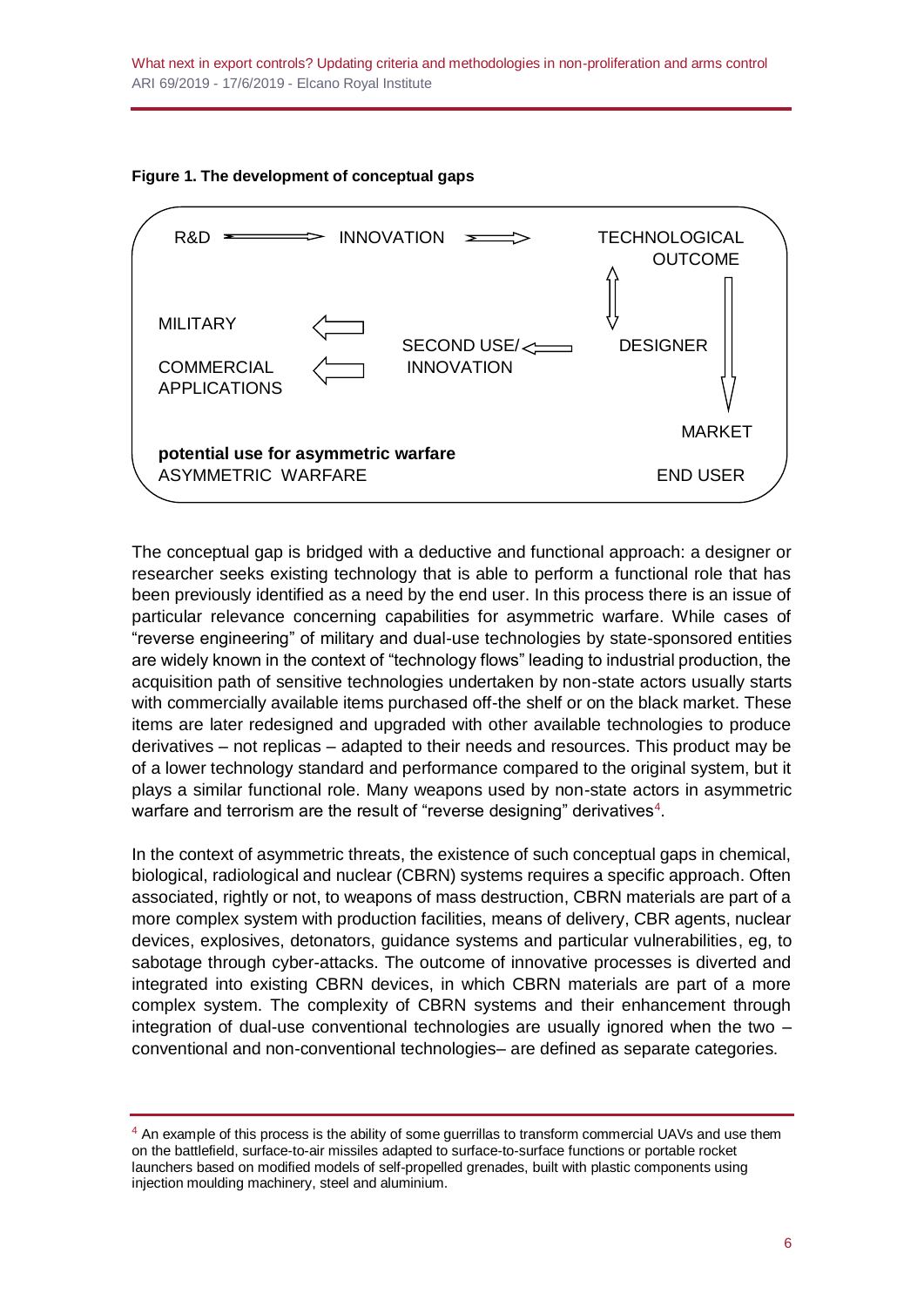What next in export controls? Updating criteria and methodologies in non-proliferation and arms control ARI 69/2019 - 17/6/2019 - Elcano Royal Institute

Moreover, risk management –based on the safety/security standards implemented in a CBRN facility– is also a relevant factor in export control. If they are not protected, these technologies and materials can be stolen at the facility, diverted to other purposes or used against the receiving State or other countries (including the supplier country). As a result, two elements can be identified as characterising conceptual gaps in CBRN.

First, and from a technological perspective, CBRN systems cannot be conceived as an isolated category. They are integrated in a complex spectrum of technologies, ranging from conventional to CBRN elements, including dual-use technologies. CBRN systems differentiate conceptually from conventional systems due to their fallout and consequences, the legal framework in which they are categorised as well as certain ethical considerations, due to their usual association with WMD. But they are, in effect, integrated in a complex and comprehensive continuum of diverse technologies, where conventional and non-conventional technologies are blended and only then possibly formed into a CBRN weapon. Therefore, controlling the spread of CBRN materials is insufficient for achieving non-proliferation, since complementing conventional or dualuse technologies usable for the weaponisation of these materials need to be regulated, too.

#### **Figure 2. From CBRN material to non-conventional systems**



Secondly, CBRN outcomes can also be achieved by state or non-state actors with conventional enablers and without themselves owning CBRN material, by attacking CBRN facilities and infrastructure.





This perspective is particularly important when dealing not only with terrorist threats but also in a hybrid war context: insiders, militia-type agitators and hackers can all use conventional systems to achieve harmful CBRN outcomes as shown in Figure 4.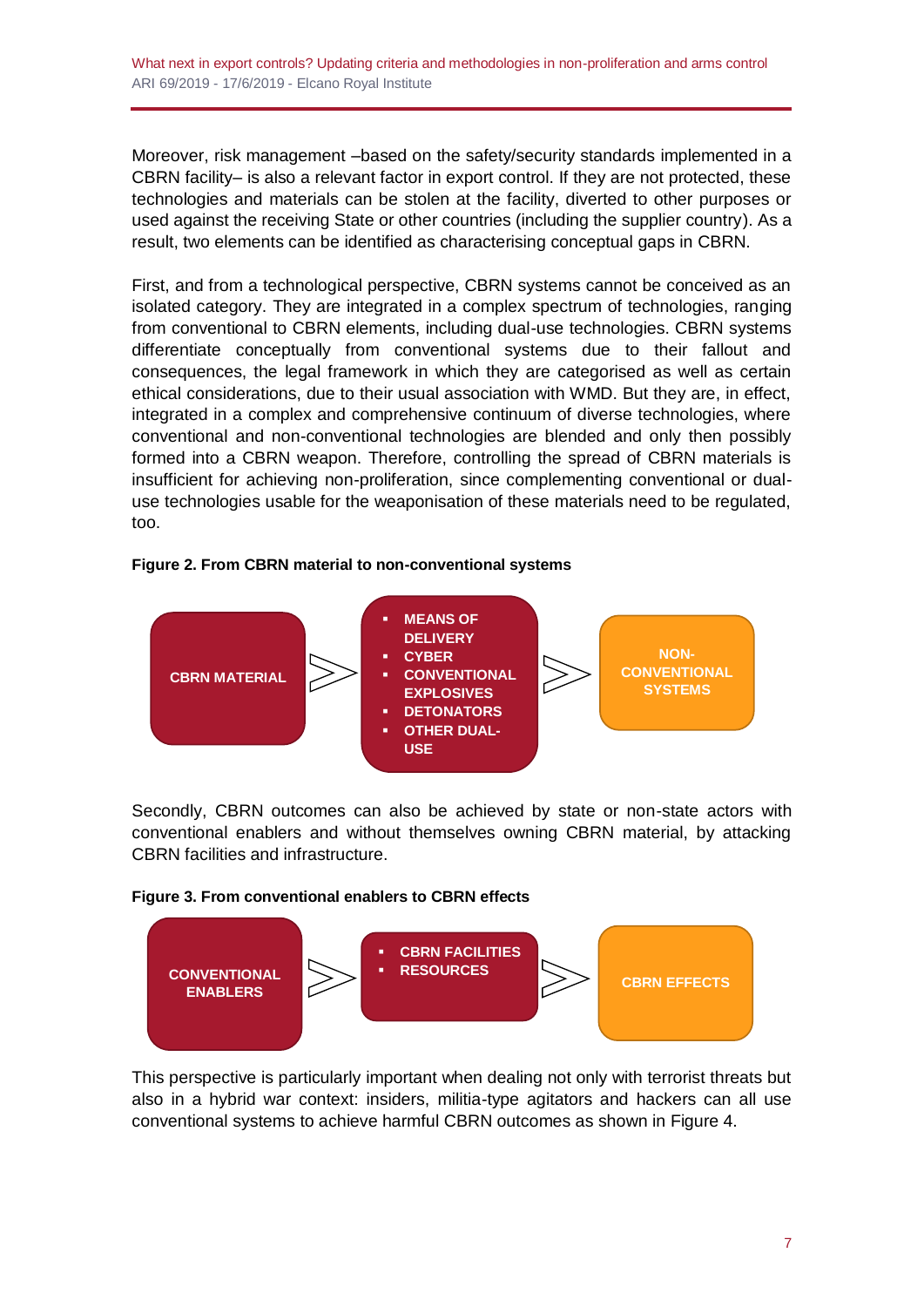What next in export controls? Updating criteria and methodologies in non-proliferation and arms control ARI 69/2019 - 17/6/2019 - Elcano Royal Institute





Coordination and assessment of information through national prevention-defenceresilience hubs is important for monitoring critical infrastructure and improving situational awareness, enhancing the ability to connect seemingly unrelated events which might be symptoms of a hybrid attack.

# **Conclusion**

### The way ahead: measuring intangible assets and anticipating technologies' potential outcomes

Weapons systems, dual use technologies, technical production systems and their different applications bear not only the legacy of knowledge, but also the traces of evolution in human behaviour. In this regard, the process is characterised by a tempo marked by relevant inventions and industrial highlights, as well as a long-term perspective of evolution where elements of a technical-industrial legacy find new roles assigned by human creativity. In summary, the time is ripe for considering a gradual update of the methodology for non-proliferation, exports control, restrictive measures, arms control and disarmament mechanisms. New concepts and tools will be required to assess the relevance of technologies and capabilities, both conventional and nonconventional, based on tangible and intangible factors.

The impact of cumulative innovation in technologies with potential use in CBRN and conventional weapons programmes, including manufacturing systems, has become a major challenge for policymakers and experts in the security, non-proliferation and disarmament community. In particular, export control authorities and military experts will need to assess the consequences of future innovation on existing controlled platforms.

At the same time, enforcement agencies will need to assess the parameters of compliance in an intangible space. Intangible technology transfers –where traditional customs and enforcement controls cannot be implemented– require a new approach to address new challenges for export controls, such as information transactions where the concept of national boundary either is blurred or simply disappears.